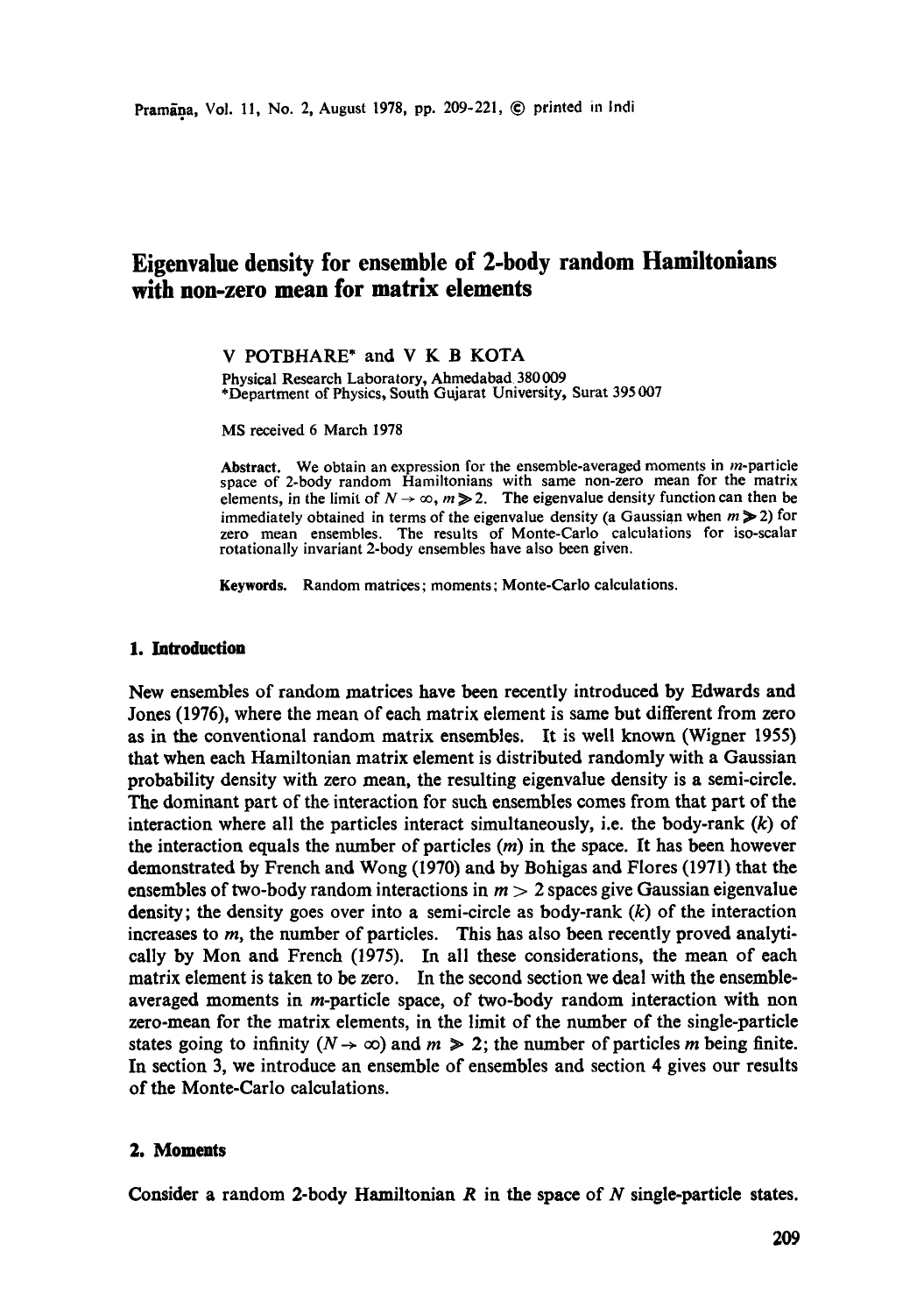The value of each 2-body matrix element is distributed according to a probability density function

$$
p(x) = \frac{1}{(2\pi \sigma^2)^{1/2}} \exp\left[ - (x - a)^2 / 2\sigma^2 \right],
$$
 (1)

a being the mean. R can be written as  $R = aU + R_0$  where  $R_0$  is a conventional random 2-body interaction with zero mean for the matrix elements and all the matrix elements of  $U$  are unity in 2-particle space. Mon and French (1975) have shown that for a dilute  $(m/N \rightarrow 0, N \rightarrow \infty)$  system with  $m \ge 2$ , any two two-body operators essentially commute. Hence the  $p$ -th moment of  $R$  in  $m$ -particle space is given by  $\langle R^p \rangle^m$  = (trace of  $R^p$  in *m*-particle space)/Dimensionality

$$
= \left\langle (aU + R_0)^p \right\rangle^m,
$$
  
=  $\left\langle R_0^p + \sum_{q=1}^{p-1} (aU)^q R_0^{p-q} {p \choose q} + a^p U^p \right\rangle^m,$  (2)

where  $\binom{p}{q}$  is a binomial coefficient. Ensemble averaged moments (indicated by a bar) of  $R_0$  in the limit  $N \to \infty$  and  $m > 2$  but finite (dilute system) are given by (Mon and French 1975)

$$
\overline{\langle R_0^p \rangle^m} = M_p^0(m) = (p-1)!! \overline{\langle R_0^2 \rangle^{m}}^{p/2} \text{ for } p \text{ even}
$$
  
= 0 \tfor p odd. \t(3)

We now evaluate the moments of  $U$  in *m*-particle space for a dilute system. Here we give analytic expressions for moments up to fourth order, which lead us to a generalized result in the  $N \rightarrow \infty$  limit for any order; a derivation using the arguments based on the diagrammatic methods is given in the appendix.

A *m*-particle basis state (for fermions) in the space defined by  $N$  single-particle states can be written as  $N$  dimensional vector (m) with its  $m$  components being unity

 $\Delta$  Matrix element Dimensionality  $(\Delta)^+$ 0  $\binom{m}{2}$   $\binom{n}{m}$ 2  $m-1$   $\binom{N}{m} \binom{m}{1} \binom{N-m}{1}$ 1  $\binom{N}{m} \binom{m}{2} \binom{N-m}{2}$  $\overline{\mathbf{4}}$ 

**Table 1.** Matrix elements of  $U: \langle m_a | U | m_\beta \rangle$ 

+Number of matrix elements with  $\Delta = (\mathbf{m}_a - \mathbf{m}_b)^2$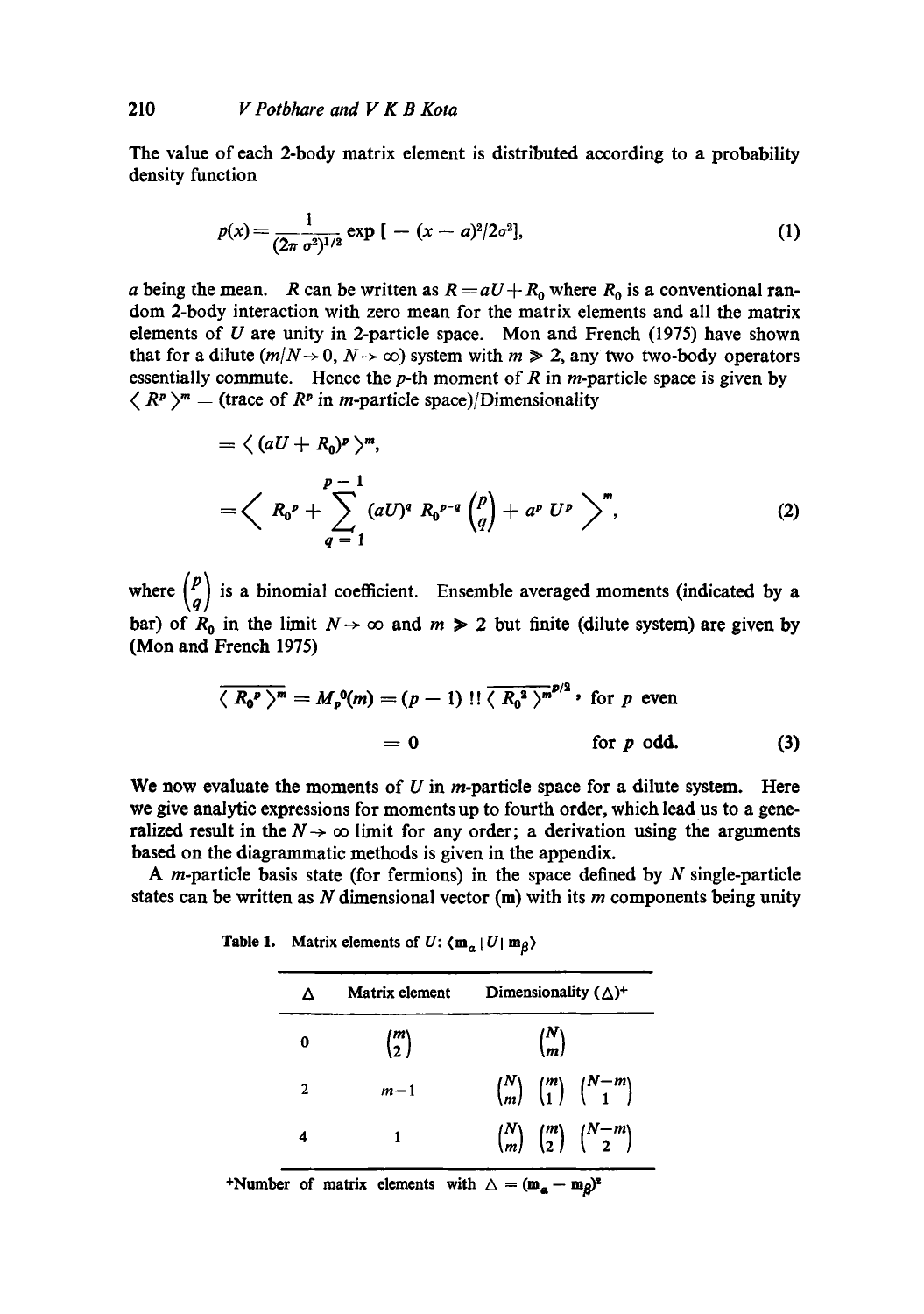and all other components being zero. The difference between two basis states  $m_a$ and m<sub>β</sub> is defined by  $\Delta = (m_a - m_\beta)^2$ . Then the U matrix in m-particle space has four different kinds of matrix elements, corresponding to  $\triangle = 0$ , 2, 4 and  $\triangle > 4$ . The matrix elements of  $U$  are given in table 1. The results follow simply from combinatorial considerations. For example the  $\triangle = 0$  (diagonal) matrix element gets the same contribution from all the distinct 2-particle pairs of among  $m$  particles, which are  $\binom{m}{2}$  in number; obviously there are  $\binom{N}{m}$  diagonal matrix elements. Initial state  $m_{\alpha}$  and final state  $m_{\beta}$  with  $\Delta = 2$  correspond to a particle-hole type matrix element with  $(m-1)$  particles unchanged. U being a 2-particle operator, each of the  $(m-1)$  particles when paired with the particle that changes orbit, contribute equally. It can be seen easily that there are  $m(M-m)\binom{N}{m}$  such matrix elements. All  $\triangle = 4$  matrix elements are unity and  $\triangle > 4$  matrix elements are trivially zero. Table 2

**Table 2.** Partial matrix elements of  $U^2$ :

|  | $\langle m_{\alpha}   U^{\alpha}(\Delta 1, \Delta 2)   m_{\beta} \rangle = \sum_{\gamma} \langle m_{\alpha}   U   m_{\gamma} \rangle \langle m_{\gamma}   U   m_{\beta} \rangle \Delta 1$ , $\Delta 2$ fixed |
|--|--------------------------------------------------------------------------------------------------------------------------------------------------------------------------------------------------------------|
|--|--------------------------------------------------------------------------------------------------------------------------------------------------------------------------------------------------------------|

| Δ            | $\Delta$ 1*             | $\Delta 2^*$            | Partial matrix element       | Dimensionality $(\triangle)$             |
|--------------|-------------------------|-------------------------|------------------------------|------------------------------------------|
| 0            | $\bf{0}$                | $\mathbf 0$             | ${m \choose 2}^3$            | ${N \choose m}$                          |
|              | 2                       | $\mathbf{2}$            | $(m-1)^{2} m(N-m)$           |                                          |
|              | 4                       | $\overline{\mathbf{4}}$ | $\binom{m}{2}\binom{N-m}{2}$ |                                          |
| $\mathbf{2}$ | 0                       | $\overline{2}$          | $\binom{m}{2}(m-1)$          | $\binom{N}{m}$ m(N – m)                  |
|              | $\overline{2}$          | 0                       | $\binom{m}{2}(m-1)$          |                                          |
|              | 2                       | $\mathbf{2}$            | $(m-1)^{s}(N-m-1)$           |                                          |
|              | $\overline{\mathbf{c}}$ | $4^{\circ}$             | $(m-1)^{s}(N-m-1)$           |                                          |
|              | $\overline{\mathbf{4}}$ | $\overline{2}$          | $(m-1)^{2}(N-m-1)$           |                                          |
|              | 4                       | $\ddot{\bf{4}}$         | $(m-1)\binom{N-m-1}{2}$      |                                          |
| 4            | 0                       | 4                       | $\binom{m}{2}$               | $\binom{N}{m}\binom{m}{2}\binom{N-m}{2}$ |
|              | 4                       | $\bf{0}$                | $\binom{m}{2}$               |                                          |
|              | 2                       | $\mathbf{2}$            | $4(m-1)^2$                   |                                          |
|              | $\overline{\mathbf{c}}$ |                         | 4 $2(m-1)(N-m-2)$            |                                          |
|              | $\overline{\mathbf{A}}$ | $\overline{2}$          | $2(m-1)(N-m-2)$              |                                          |
|              | 4                       | 4                       | $\binom{N-m-2}{2}$           |                                          |
| 6            | $\mathbf{2}$            | 4                       | $9(m - 1)$                   | $\binom{N}{m}\binom{m}{3}\binom{N-m}{3}$ |
|              | 4<br>4                  | $\frac{2}{4}$           | $\frac{9(m-1)}{9(N-m-3)}$    |                                          |
| 8            | 4                       | 4                       | 36                           | $\binom{N}{m}\binom{m}{4}\binom{N-m}{4}$ |

الاستحالي المستبيرات

 $\mathbf{A}^* \Delta \mathbf{1} = (\mathbf{m}_a - \mathbf{m}_\gamma)^2$  and  $\Delta 2 = (\mathbf{m}_\gamma - \mathbf{m}_\beta)^2$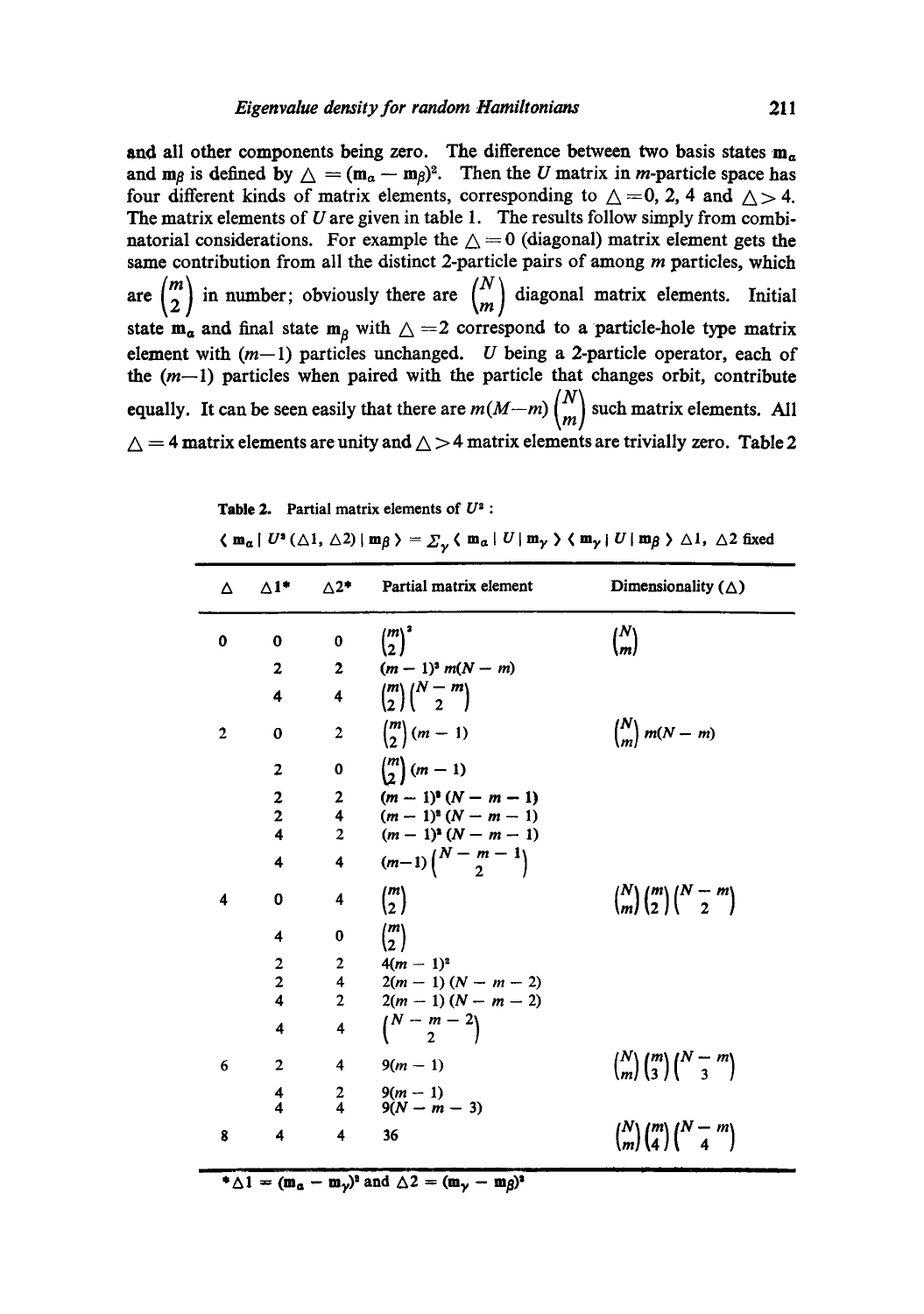gives the partial (according to intermediate states) matrix elements of  $U^2$ . These also follow from simple combinatorial considerations. From these matrix elements of U and  $U^2$  one can evaluate explicitly  $\langle U \rangle^m$ ,  $\langle U^2 \rangle^m$ ,  $\langle U^3 \rangle^m$  and  $\langle U^4 \rangle^m$ .

$$
\langle U \rangle^{m} = {m \choose 2} = A1,
$$
  
\n
$$
\langle U^{2} \rangle^{m} = {m \choose 2}^{2} + m (m-1)^{2} (N-m) + {m \choose 2} {N-m \choose 2} = A2,
$$
  
\n
$$
\langle U^{3} \rangle^{m} = A1^{*} A2 + m (m-1)^{2} (N-m) \left[ 2 {m \choose 2} + 3 (m-1) (N-m-1) + {N-m-1 \choose 2} \right]
$$
  
\n
$$
+ {m \choose 2} {N-m \choose 2} \left[ 2 {m \choose 2} + 4(m-1)^{2} + 4(m-1) (N-m-2) + {N-m-2 \choose 2} \right],
$$
  
\n
$$
= A1^{*} A2 + m(m-1)^{2} (N-m) A3 + {m \choose 2} {N-m \choose 2} A4,
$$
  
\n
$$
\langle U^{4} \rangle^{m} = (A2)^{2} + m(m-1)^{2} (N-m) (A3)^{2} + {m \choose 2} {N-m \choose 2} (A4)^{2}
$$
  
\n
$$
+ {m \choose 3} {N-m \choose 3} [18 (m-1) + 9 (N-m-3)]^{2}
$$
  
\n
$$
+ {m \choose 4} {N-m \choose 4} 36^{2}.
$$
  
\n(4)

Taking the limit  $N \to \infty$ , m finite, we find that the moments of U behave as

$$
\langle U \rangle^{m} = {m \choose 2},
$$
  
\n
$$
\langle U^{2} \rangle^{m} \rightarrow {m \choose 2} {N \choose 2},
$$
  
\n
$$
\langle U^{3} \rangle^{m} \rightarrow {m \choose 2} {N \choose 2}^{2},
$$
  
\n
$$
\langle U^{4} \rangle^{m} \rightarrow {m \choose 2} {N \choose 2}^{3}.
$$
  
\n(5)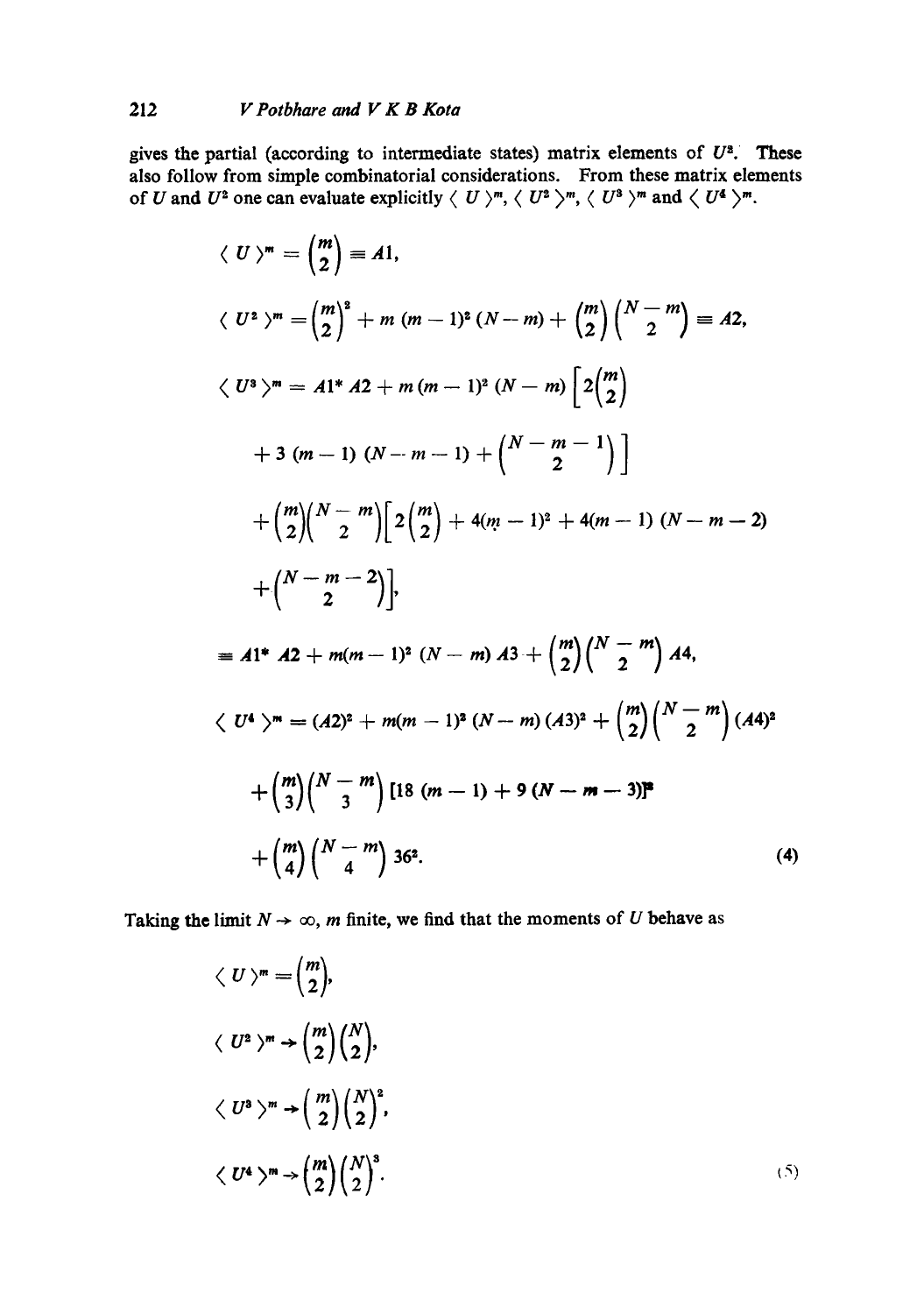This leads us to the general result for the dilute system

$$
\langle U^p \rangle^m \to \binom{m}{2} \binom{N}{2}^{p-1} . \tag{6}
$$

Now we turn to  $\langle U^* R_0^* \rangle^m$ 

$$
\overline{\langle U^* R_0' \rangle^m} = {N \choose m}^{-1} \sum_{\alpha, \beta} \overline{\langle m_\alpha | U^* | m_\beta \rangle \langle m_\beta | R_0' | m_\alpha \rangle}.
$$
 (7)

Since  $R_0$  and U are uncorrelated, we have

$$
\overline{\langle U^* R_0' \rangle^m} = \begin{pmatrix} N \\ m \end{pmatrix}^{-1} \sum_{\alpha, \beta} \overline{\langle m_\alpha | U^* | m_\beta \rangle \langle m_\beta | R_0' | m_\alpha \rangle}.
$$
 (8)

Using the reasoning of Mon and French (1975), we see that to go from state  $m_a$  to state  $m_{\beta}$ , the matrix elements of  $R_0$ <sup>,</sup> must involve at least one of the two-body matrix elements of  $R_0$  odd number of times, which therefore gives a vanishing contribution under ensemble averaging. Therefore,

$$
\langle \mathbf{m}_a | R_0^{\mathbf{v}} | \mathbf{m}_\beta \rangle = \delta_{\alpha\beta} \langle \mathbf{m}_a | R_0^{\mathbf{v}} | \mathbf{m}_\beta \rangle, \tag{9}
$$

and hence

$$
\overline{\langle U^* R_0^* \rangle^m} = {N \choose m}^{-1} \sum_{\alpha} \langle m_{\alpha} | U^* | m_{\alpha} \rangle \overline{\langle m_{\alpha} | R_0^* | m_{\alpha} \rangle}.
$$
 (10)

Diagonal matrix element of  $U^x$  is a constant, and substituting its value in the limit  $N \rightarrow \infty$  we get

$$
\overline{\langle U^* R_0^* \rangle^m} {m \choose 2} {N \choose 2}^{x-1} M_y^0(m).
$$
 (11)

Substituting (6) and (11) in (2) we obtain,

$$
\overline{\langle R^p \rangle^m} \equiv M_p(m) = M_p^0(m) + \sum_{q=1}^{p-1} a^q {p \choose q} {m \choose 2} {N \choose 2}^{q-1} M_{p-q}^0
$$
  
+ 
$$
a^p {m \choose 2} {N \choose 2}^{p-1}
$$
  
= 
$$
(1-r) M_p^0(m) + r \sum_{q=0}^{p} a^q {p \choose q} {N \choose 2}^q M_{p-q}^0(m)
$$
 (12)

where  $r = {m \choose 2} / {N \choose 2}$  and  $M_0^0$   $(m)=1$ .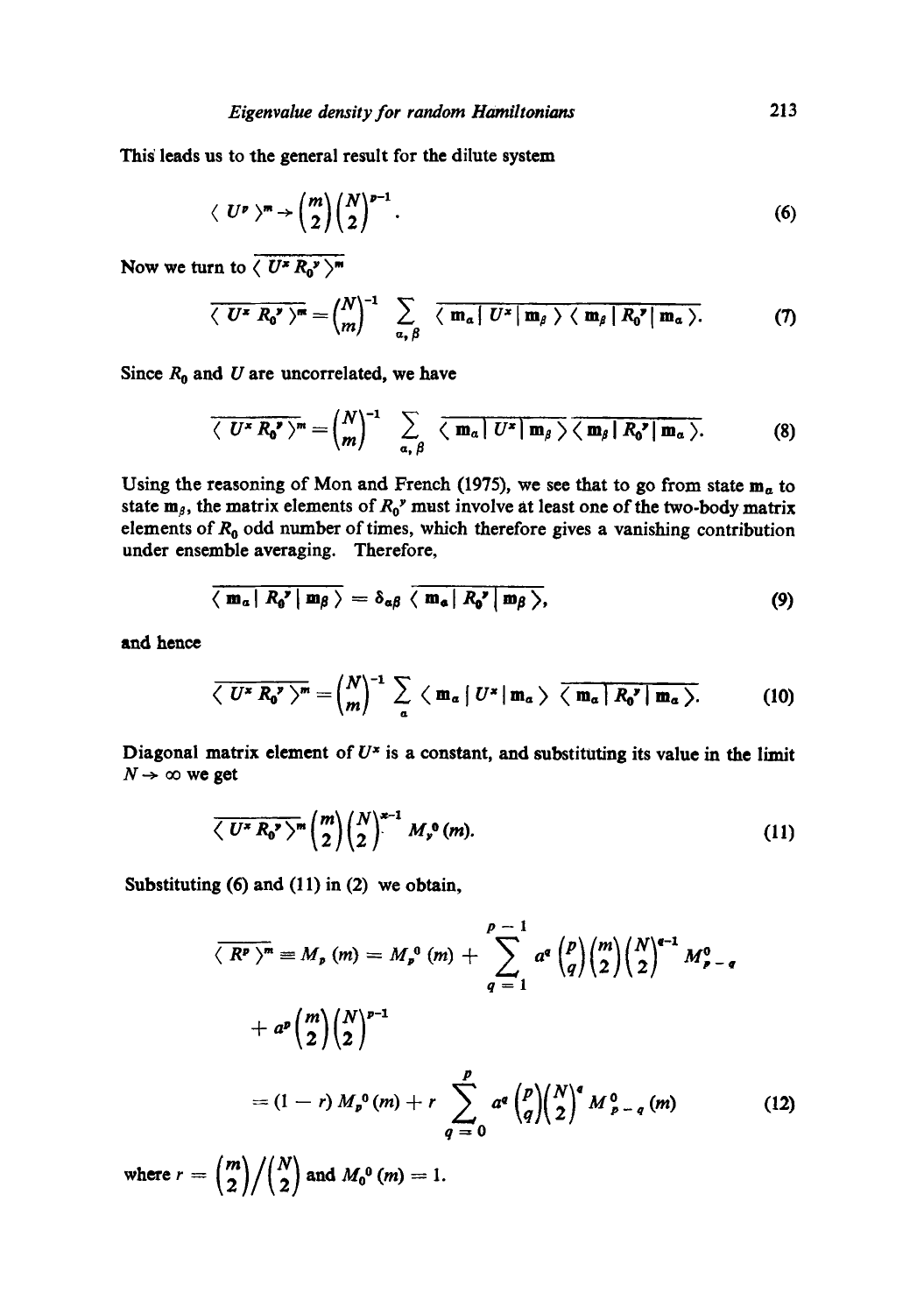#### :~14 *V Potbhare and V K B Kota*

 $\rho_0(x)$  is the ensemble averaged, *m*-particle eigenvalue density for two-body random ensemble with zero mean. Then  $M_p^0(m) = \int \rho_0(x) x^p dx$ . Observe that the first term in (12) corresponds to the density function  $\rho_0(x)$ , which is a Gaussian for  $m \geq 2$ ;  $(1 - r)$  fraction of the total strength goes into this, while the remaining fraction of the strength (r) is also distributed according to a Gaussian density function which is same as  $\rho_0$  but translated by an amount  $a\begin{pmatrix}N\\2\end{pmatrix}$ ,

$$
\rho(x) = (1 - r) \ \rho_0(x) + r \ \rho_0\left(x - a\left(\frac{N}{2}\right)\right).
$$
 (13)

This can be very easily verified by evaluating the moments of  $\rho(x)$ . Thus  $\rho(x)$  is a sum of two Gaussians, both having the same width but different centroids. With  $a \rightarrow 0$ , we end up with the moments  $M_p^0(m)$  and corresponding density  $\rho_0(x)$ ; with width of each matrix element  $\sigma \rightarrow 0$ , we obtain two peaks ( $\delta$  functions) separated by  $a*{N \choose 2}$ . Also observe that,  ${m \choose 2} / {N \choose 2}$  fraction of the total strength splits away from the main part of the distribution, the total number of states being equal to  $\binom{N}{m}$ .

The results given above can be readily generalized for k-body interactions, still maintaining  $m \geq k$ . Equation (12) goes into

$$
\overline{\langle R^p \rangle^m} = M_p(m) = (1-r) M_p^0(m) + r \sum_{q=0}^p a^q {p \choose q} {N \choose k}^q M_{p-q}^0 \quad (14)
$$

with  $r = {m \choose k} / {N \choose k}$ , and  $M_p(m)$  and  $M_p^0(m)$  are the moments of the eigenvalue den-

sity function generated by k-body interactions  $(M_p^0(m)$  are Gaussian moments for  $m > k$ ). The eigenvalue density function then becomes

$$
\rho(x) = (1 - r) \ \rho_0(x) + r \ \rho_0\left(x - a\binom{N}{k}\right). \tag{15}
$$

#### **3. Mixture of ensembles**

As an interesting extension of this, consider an ensemble of ensembles; the recipe for such a construction is as follows: (i) First construct an ensemble of interactions, where each matrix element is distributed randomly with the probability density function given by  $(1)$ ; such an ensemble is denoted by ens  $(a)$ ,  $(ii)$  Now, consider an ensemble of ens  $(a)$ , where  $a$  is distributed randomly according to prescribed probability density function  $s(a)$ . Then, the moments of the doubly ensembleaveraged eigenvalue density are given by

$$
M_p(s:m) = \left\{1 - \frac{\binom{m}{k}}{\binom{N}{k}}\right\} M_p^0(m)
$$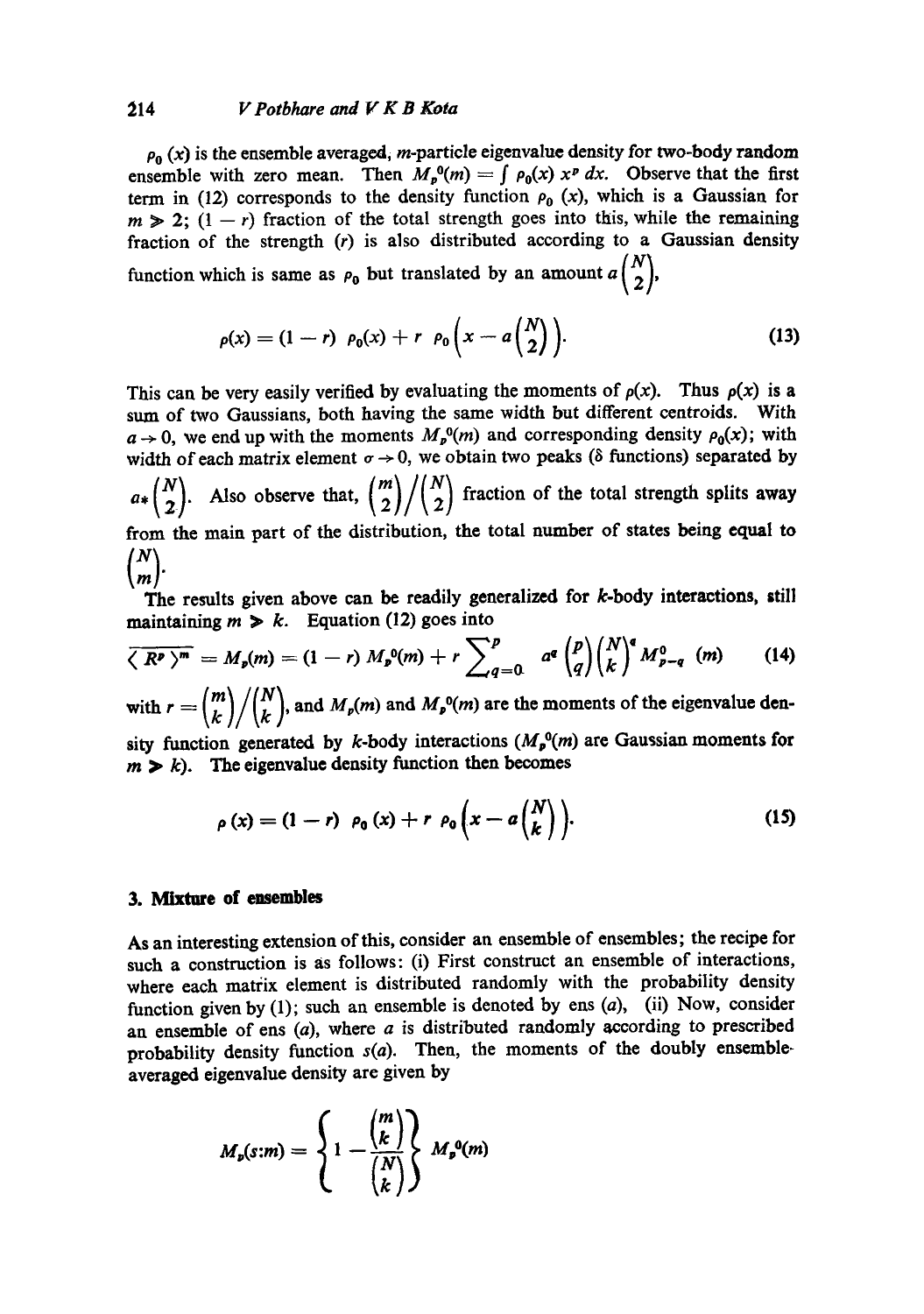*Eigenvalue density for random Hamiltonians* 215

$$
+\frac{\binom{m}{k}}{\binom{N}{k}}\sum_{q}\binom{p}{q}\binom{N}{k}^{q}M_{p-q}^{0}(m)\int s(a)\,a^{q}\,dq
$$

$$
=\left\{1-\frac{\binom{m}{k}}{\binom{N}{k}}\right\}M_{p}^{0}(m)+\frac{\binom{m}{k}}{\binom{N}{k}}\sum_{q}\binom{p}{q}\binom{N}{k}^{q}M_{p-q}^{0}(m)m_{q}(s),\tag{16}
$$

where  $m_q(s)$  is the q-th moment of  $s(a)$ , and  $M_q^0(m)$  is the q-th moment of eigenvalue density for a conventional  $k$ -body interaction ensemble. The eigenvalue density  $p<sub>s</sub>(x)$ , corresponding to these moments is given by

$$
\rho_s(x) = \left\{ 1 - \frac{\binom{m}{k}}{\binom{N}{k}} \right\} \rho_0(x) + \frac{\binom{m}{k}}{\binom{N}{k}} \int_{-\infty}^{\infty} \rho_0\left(x - y\binom{N}{k}\right) s(y) \, dy. \tag{17}
$$

Second term in eq. (17) is a convolution of  $\rho_0(x)$  with  $s(y)$ . If  $s(y)$  is a Gaussian and  $\rho_0(x)$  is also a Gaussian, since  $m \ge k$ , then the second term becomes a convolution of a Gaussian with a Gaussian, the result of which is again a Gaussian.

#### **4. Moate-Carlo calculations**

In previous sections we gave results for  $N \rightarrow \infty$  limit and for general Hamiltonian without considerations of the obvious physical symmetries. In general, the 2-body Hamiltonian is isoscalar and invariant under spatial rotations, so that it preserves J and T. In this section, we give results of the Monte-Carlo calculations for 4-particles in *s-d* shell, with  $J=2$ ,  $T=0$ ; the dimensionality of the Hamiltonian matrix being  $56 \times 56$ . Selection of this particular case depended mainly on the available computer facilities. The interaction in *s-d* shell, is defined by 63 two-body matrix elements in *JT* formalism and the 3 single-particle energies which have been taken to be zero. The two-body matrix elements were generated randomly using Gaussian-random

**Table** 3. Average properties of eigenvalue density and spacing distribution

| a       | mean     | total<br>width | skew-<br>ness | excess  | mean<br>spacing | λ    | $Cen1+$ | $Cen 2+$  | width<br>of each<br>Gaussian |
|---------|----------|----------------|---------------|---------|-----------------|------|---------|-----------|------------------------------|
| 0.0     | $-0.164$ | 4.98           | $-0.02$       | $-0.54$ | 0.36            |      |         |           |                              |
| $-1.5$  | $-9.20$  | 7.77           | $-0.26$       | $-0.58$ | 0.58            | 0.36 | $-4.71$ | $-17.11$  | 4.99                         |
| $-2.25$ | $-13.66$ | 10.17          | $-0.37$       | $-0.59$ | 0.75            | 0.33 | $-8.07$ | $-25.24$  | 6.21                         |
| $+1.0$  | 5.83     | 6.29           | $+0.12$       | $-0.58$ | 0.46            | 0.43 | 1.79    | $11 - 24$ | 4.21                         |

 $+$ Cen 1 and  $+$ Cen 2 are the centroids of two Gaussians.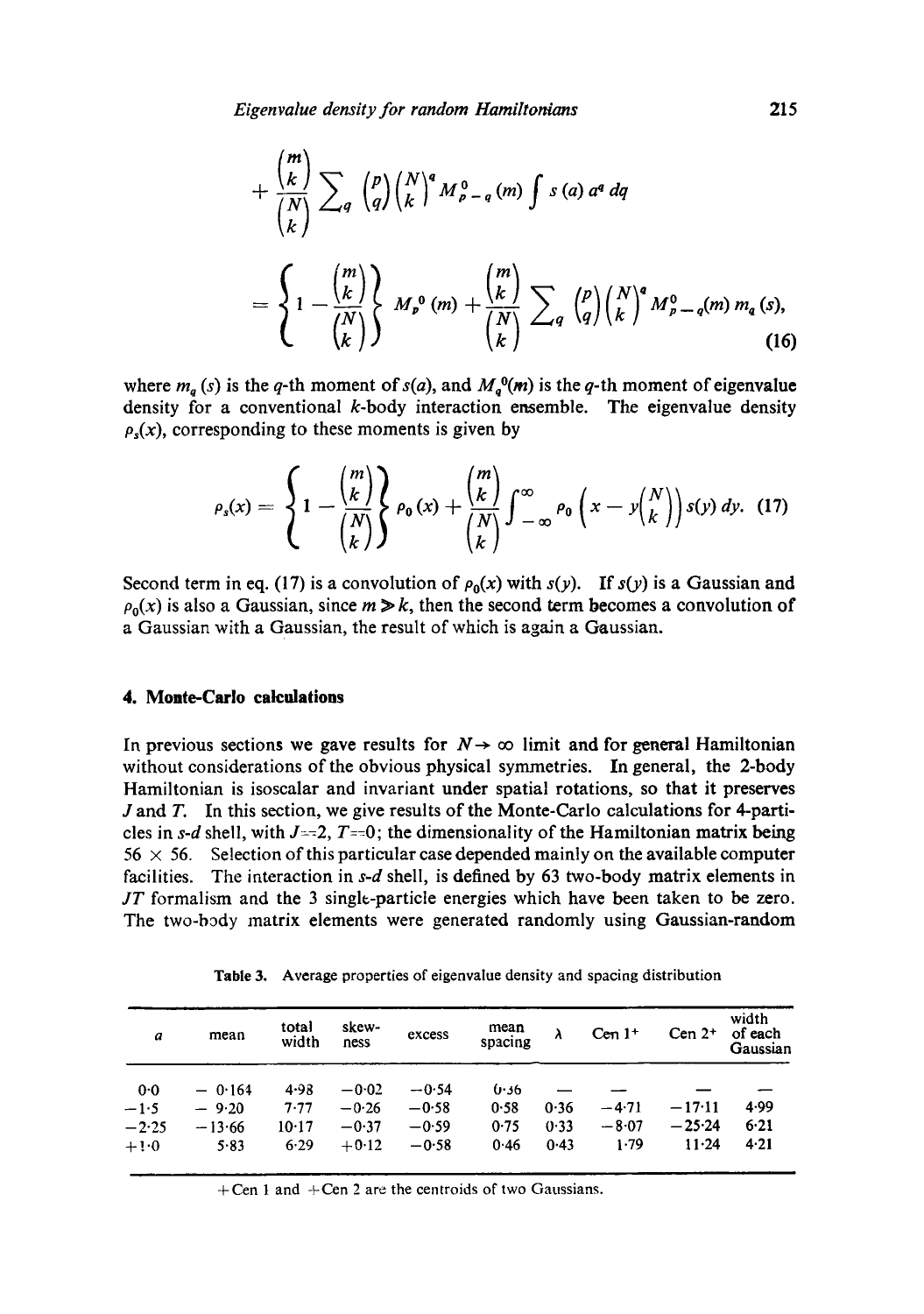

**Figure 1.** Histogram of the ensemble-averaged-eigenvalue density, normalized to 56 (the number of states with  $J=2$ ,  $T=0$  for four particles in s-d shell). The mean of the two-body matrix elements,  $a=0$ . A Gaussian has been fitted to the eigenvalue density. Flatness of the histogram at the top is due to large negative excess, indicating that the number of particles is not very much larger than the body rank of the interaction.

variate. The first four moments of the 6300 random numbers generated (100 interactions) are mean  $=-0.0273$ , width  $=1.009$ , skewness  $=0.0$  and excess  $=-0.106$ . The random interactions with nonzero mean for matrix elements were generated by adding a constant number to all the matrix elements corresponding to zero mean interactions. The mean values for the 2-body matrix elements used here are  $a = 0.0$ ,  $+1.0, -1.5, -2.25$ . In table 3, we present values of various ensemble averaged quantities, related to the eigenvalue density functions and the spacing distributions. In figures 1 to 4, we give the ensemble-averaged eigenvalue density functions, normalized to 56 for various values of  $a$ . Note that the density functions except for  $a=0.0$  can be expressed as a sum of two Gaussians as expected. However, (i) the centroids of neither of the Gaussians is zero; (ii) the widths of the two Gaussians, though assumed equal to one-another, are not same as the width of  $a = 0.0$  eigenvalue density function; (iii) the strength-splitting parameter  $\lambda$  (though approximately constant) varies with respect to  $a$ . It should be borne in mind that though the Monte-Carlo results given here are at variance with the analytical results given in section 3 they do not constitute a serious contradiction, because in the Monte-Carlo calculations presented here N (the number of single-particle states) is restricted to 24, and in fact,  $N_{\text{eff}}$ , the effective value of N defined ahead, is much smaller due to symmetry and Pauli-principle constraints. Also,  $m$ , the number of particles is very small and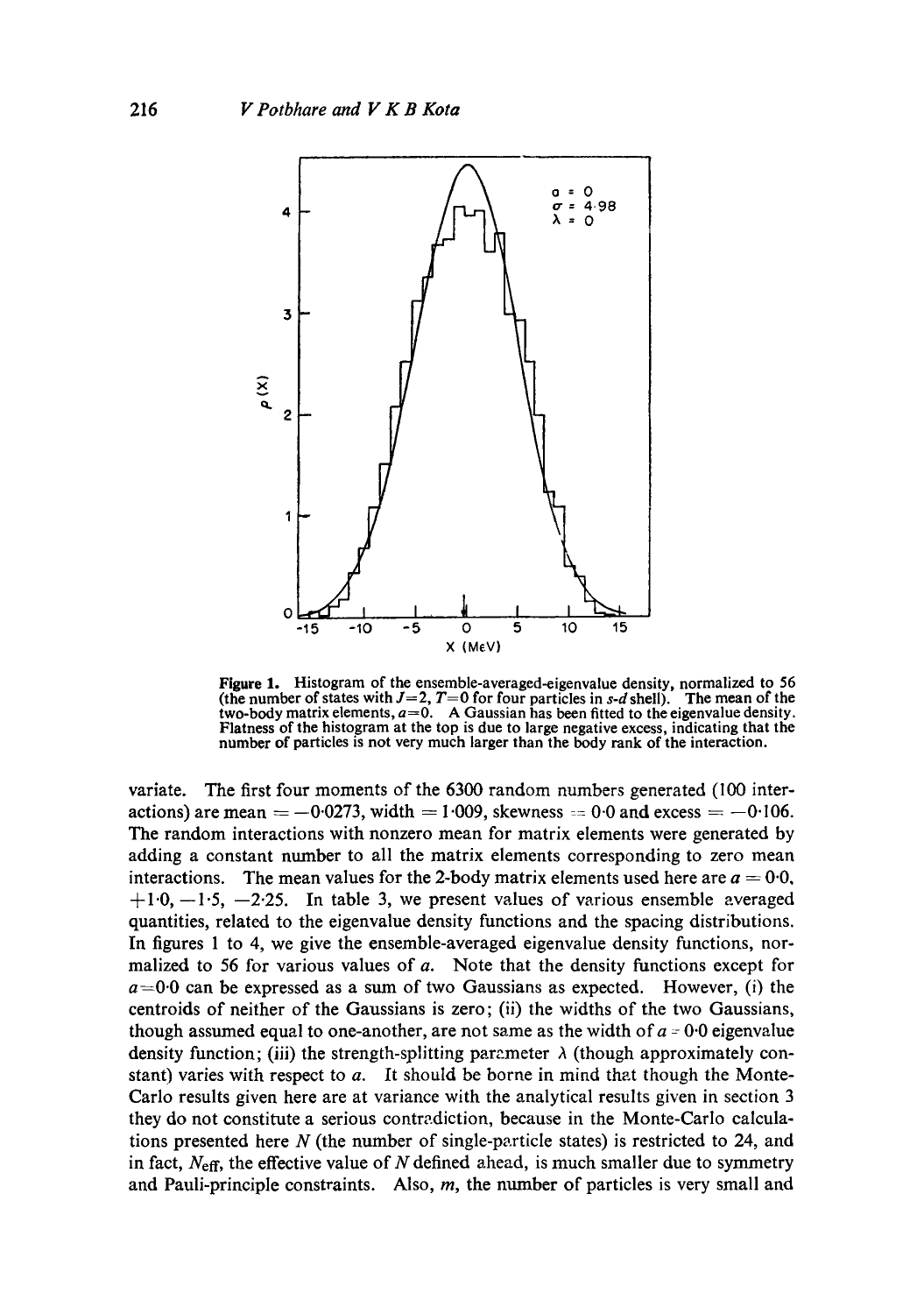

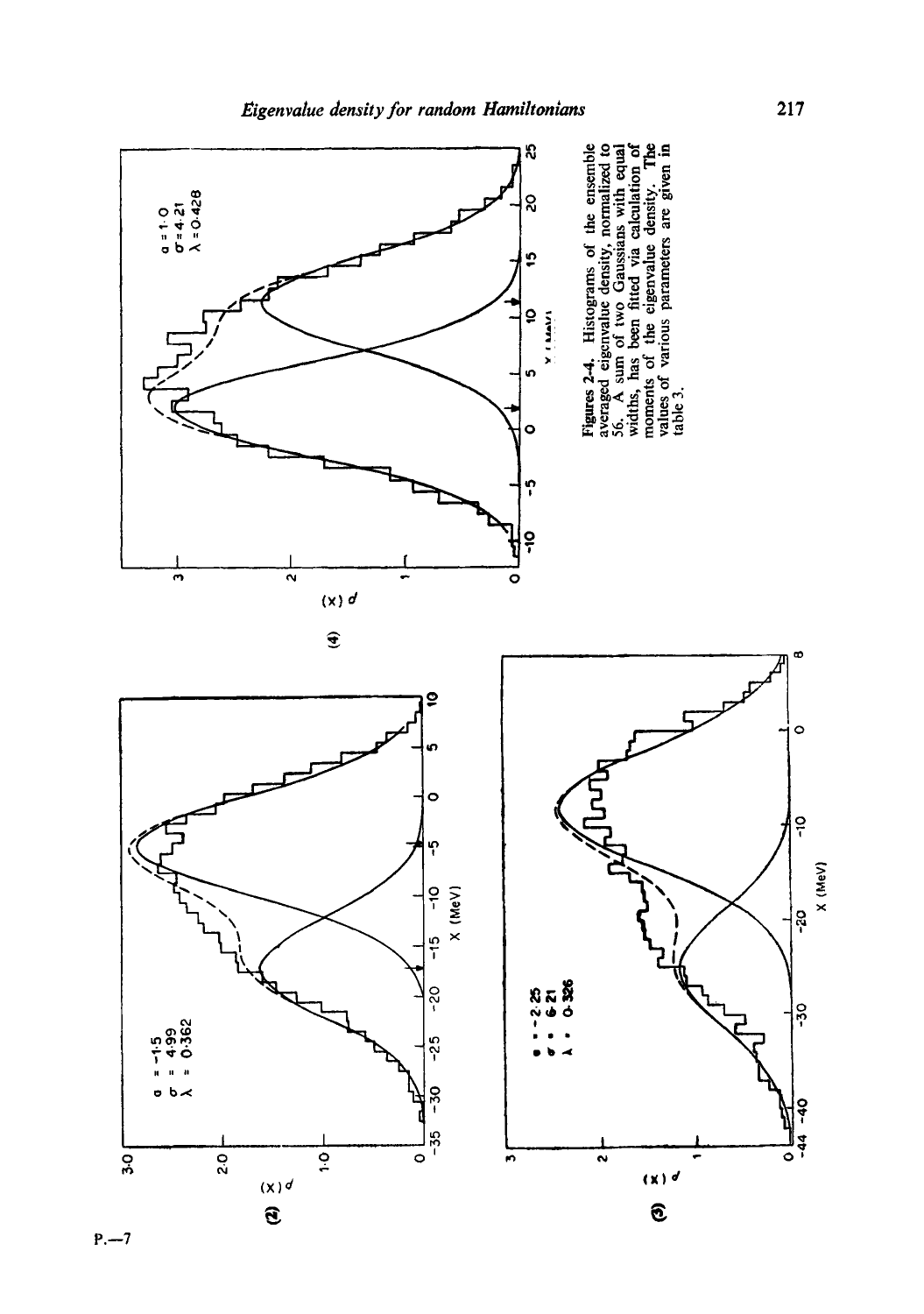is not much larger than the body rank of the interaction  $(m=4, k=2)$ . We can use the strength splitting parameter  $\lambda$  to define the effective single-particle states as

$$
\lambda = \binom{m}{k} / \binom{N_{\text{eff}}}{k} \tag{18}
$$

using  $\lambda = 0.36$  for  $a = -1.5$ , we obtain  $N_{\text{eff}} \simeq 6$ . Thus asymptotic limit  $N \rightarrow \infty$  is far from reached in the present calculations. We therefore think that a large scale Monte-Carlo calculation with large  $N$ ,  $m$  is warranted. In figure 5 we have plotted the difference between the two centroids as a function of the mean of the matrix elements. A straight line through origin has been fitted to the data; the deviations from the straight line are not very large. The nearest-neighbour spacing distributions, in figures 6 to 9, have been compared with Wigner distribution with corresponding mean spacings. It is remarkable to see that the shape of the spacing distribution is independent of a; the mean spacing however increases with  $|a|$ . Also, the spacing



**Figure** 5. Difference between **the**  centroids of two Gaussians vs a, **the** mean of the two-body matrix element.

distribution does not give any indication of superposition of two different classes of levels; this is clearly indicated by the absence of increases probability of finding very small nearest-neighbour spacings.

#### **Acknowledgements**

We thank Mr Akhilesh Pandey for his comments. VK.BK wishes to thank CSIR for financial assistance.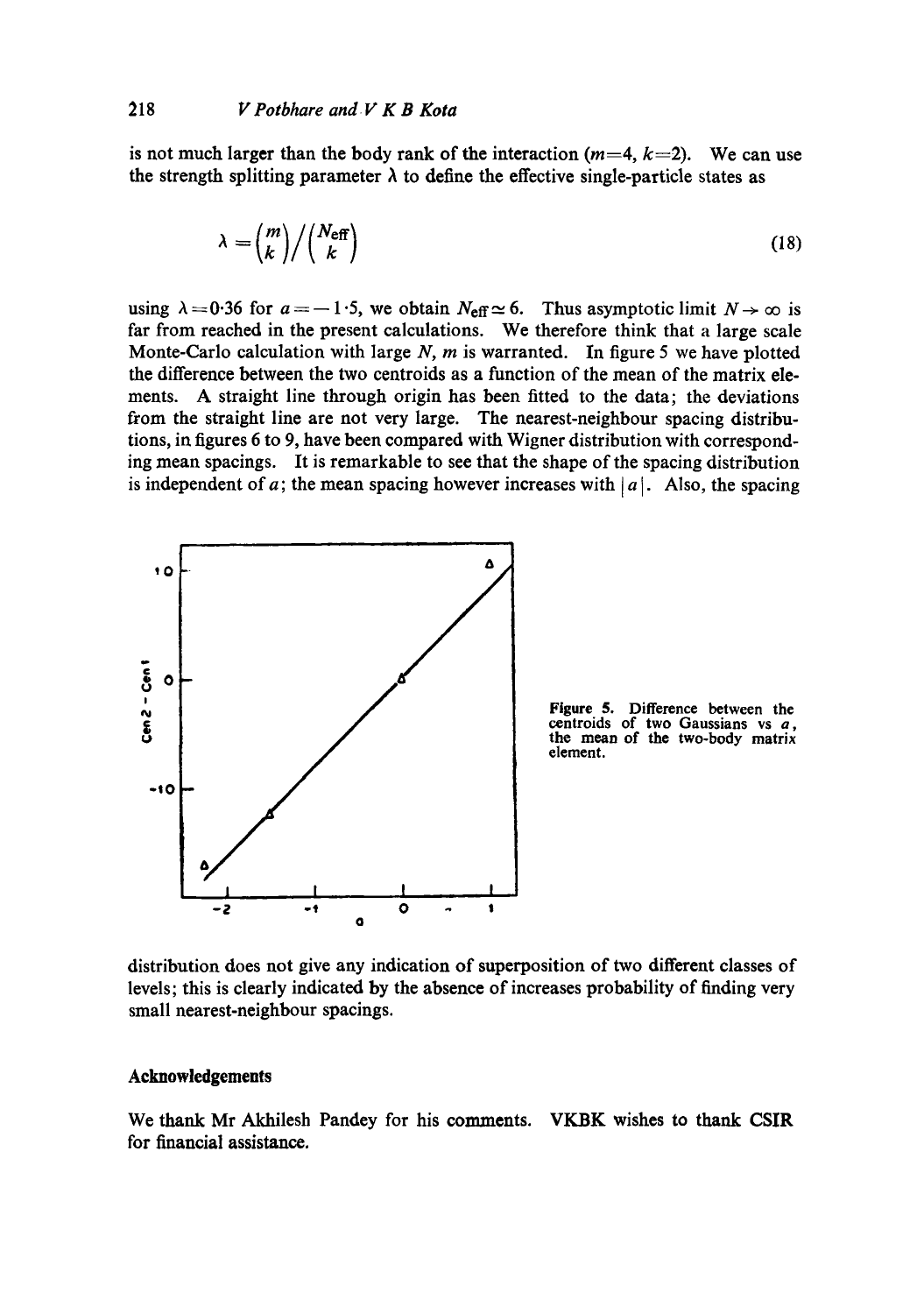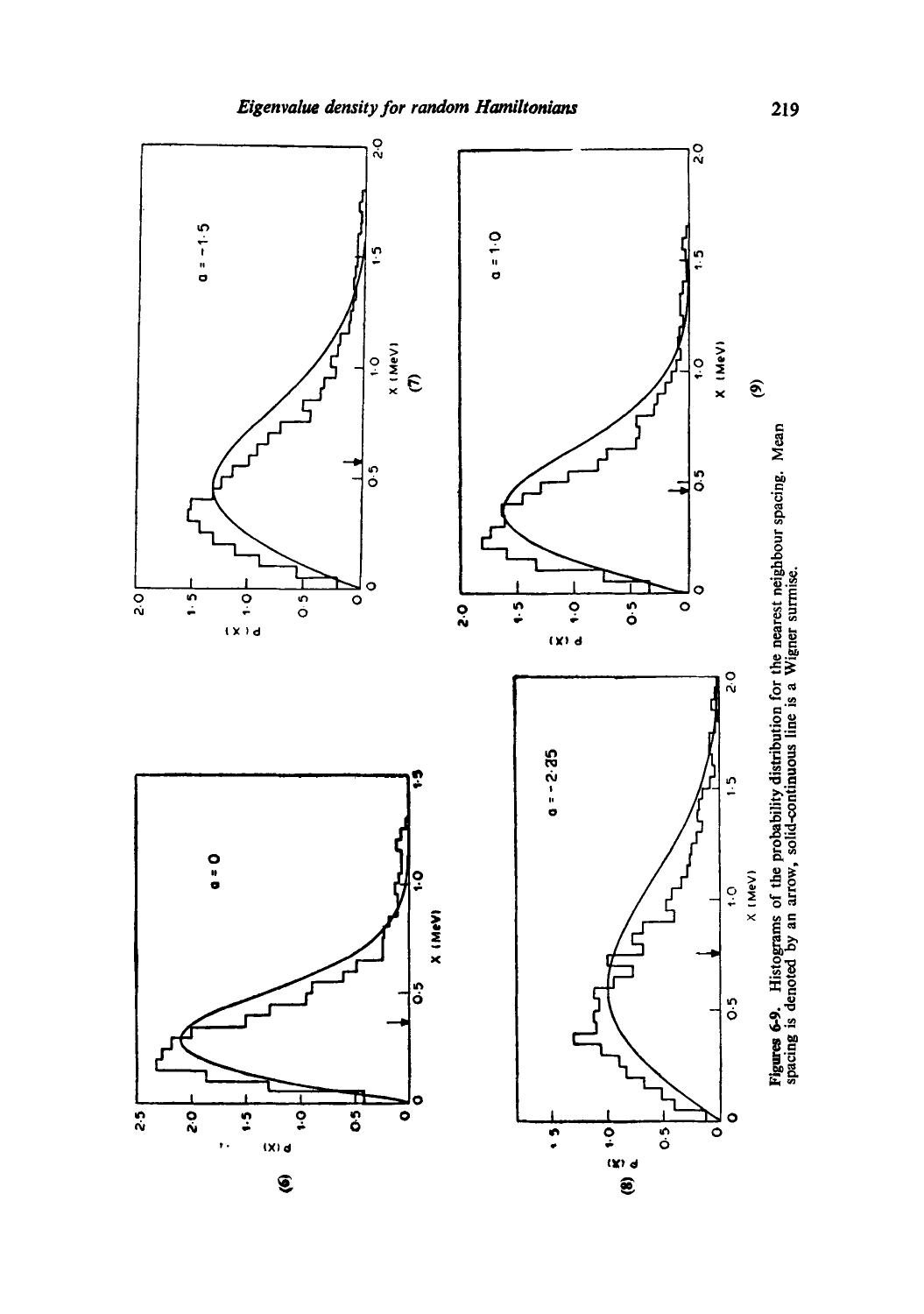# **Appendix**

V is a 2-body operator, then  $V^p$  is a sum of q-body operators;  $q = 2, ..., 2p$ . The average of the q-body part of  $V^p$  in m-particle space with N-single particle states can be written as (French 1967)

$$
\langle V^p (q\text{-body}) \rangle^m = {m \choose q} \langle V^p (q\text{-body}) \rangle^q
$$
  
=  ${m \choose q} {N \choose q}^{-1}$  {Trace of  $V^p (q\text{-body})$  in *q*-particle space}  
=  ${m \choose q} {N \choose q}^{-1}$  {Trace of  $V^p (q\text{-body})$  in *N*-particle space}  
=  ${m \choose q} {N \choose q}^{-1}$  \*Vacum expectation value of  $V^p (q\text{-body})$ . (A1)

The vacuum expectation value can be written in terms of closed vacuum diagrams (Goldstone diagrams: Goldstone 1957). Such diagrams have been used extensively by Goode and Koltun (1972, 1975). From formula A1, we see that in the limit  $N \rightarrow \infty$  with finite m, the terms with minimum power of N in the denominator will dominate. Hence if V is a 2-body operator only the 2-body parts of  $V^p$ will survive under averaging in the limit  $N \rightarrow \infty$ .

$$
\therefore \langle V^p \rangle^m \cong {m \choose 2} \langle V^p (2 \text{-body}) \rangle^2
$$
  
=  ${m \choose 2} {N \choose 2}^{-1}$  Tr  $V^p (2 \text{-body})$  in 2-particle space. Now, here U is

a constant operator and therefore one can very easily see that for  $N \to \infty$  we have,

Tr 
$$
U^p
$$
 (2-body) in 2-particle space =  $\langle U^p$  (2-body)  $\rangle^2$   
\n
$$
= \sum_i \langle i | U^p
$$
 (2-body)  $|i \rangle$   
\n
$$
= \sum_i \langle i | U | j \rangle \langle j | U | k \rangle \langle k | \dots | n \rangle \langle n | U | i \rangle
$$
  
\n
$$
= \sum_i \langle i | U | j \rangle \langle j | U | k \rangle \langle k | \dots | n \rangle \langle n | U | i \rangle
$$
  
\n
$$
= \sum_i \langle i | U | j \rangle \langle j | U | k \rangle \langle k | \dots | n \rangle \langle n | U | i \rangle
$$
  
\n
$$
= \sum_i \langle i | U | j \rangle \langle j | U | k \rangle \langle k | \dots | n \rangle \langle n | U | i \rangle
$$

Each index goes over  $\binom{1}{2}$  2-particle states, and each matrix element equals unity. Hence,

$$
\langle U^p (2-body)^2 \rangle = \binom{N}{2}^p . \tag{A2}
$$

Combining A1 and A2, we get

$$
\langle U^p \rangle^m = \binom{m}{2} \binom{N}{2}^{p-1}.
$$
 (A3)

In general, if  $U$  is a  $k$ -body operator, we get

$$
\langle U^p \rangle^m = \binom{m}{k} \binom{N}{k}^{p-1}.
$$
 (A4)